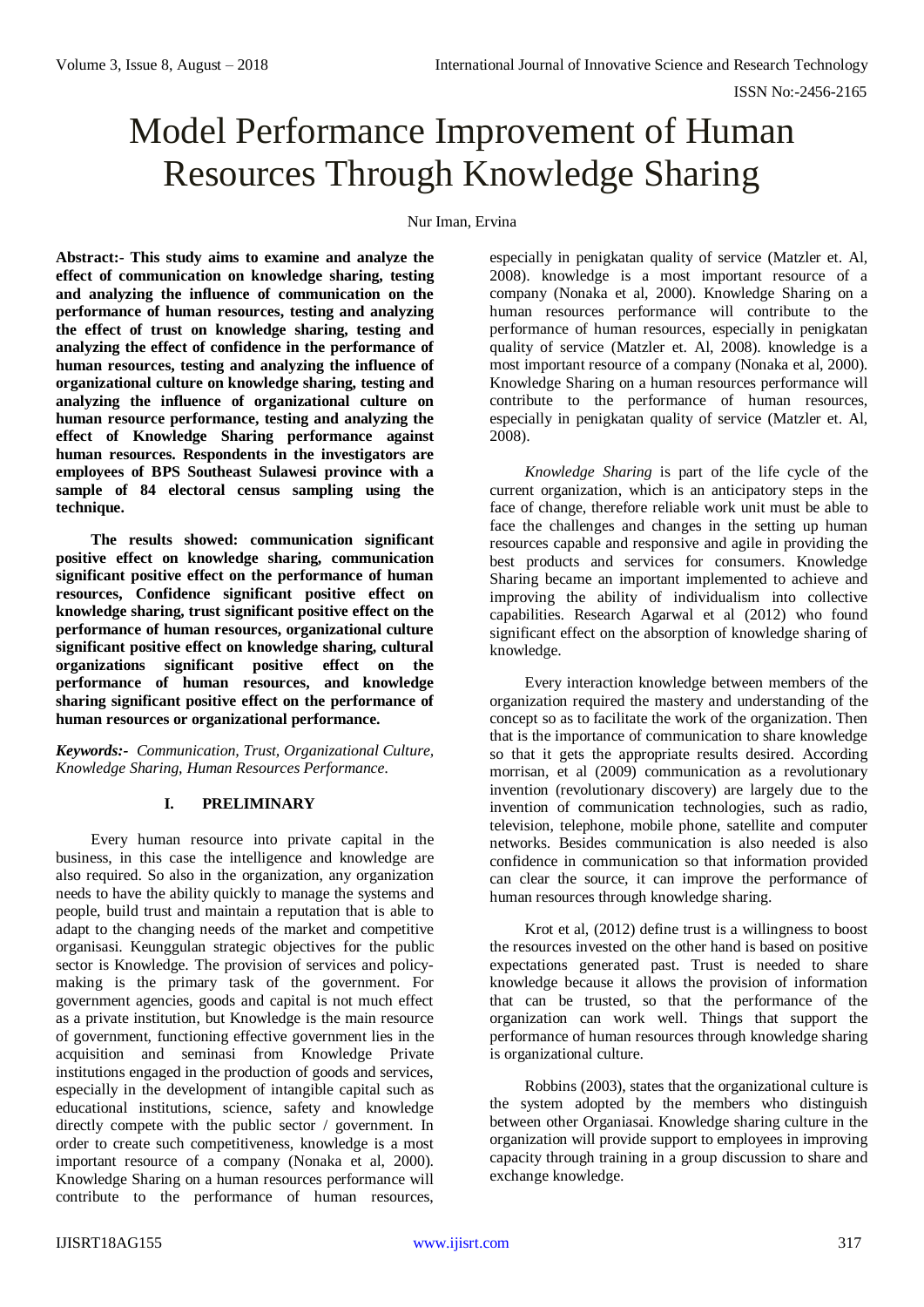To make the process of Knowledge Sharing expected on the part of management and employees together began to connect, communicate, confidence, organizational culture to share knowledge sharing in improving the performance of human resources they have, because a good management is the one who is capable of forming bawahanya menjadai people more intelligent, able to deal with the dynamics of change and in order to work as efficiently as possible so that the relay and sefektif leadership and delegation of authority and tasks can be realized degan good. It also must be done in the environment of public institutions are no exception in the Central Statistics Agency (BPS). BPS is a nonministerial agencies that have a principal function as a provider of basic statistical data, both for the government and for society generally.

BPS principal task is started from the collection, processing, analysis, presentation of data to the statistical information. Based on the Decree of the agency Bureau of Statistics (BPS) No. 121 of 2001 on the organization and functioning of representative BPS area, Position BPS Sulawesi province Tenggra is BPS BPS representatives in the area that is under and is responsible to the CPM headed by a Chief, assisted by a head section ie head of Business layout, head of Social statistics, production statistics head, head of Distribution statistics, head of Integration Processing, Dissemination of statistics and head of Regional Balance of statistics and Analysis, head of the energy functional. The research was done with the consideration that the products offered in the institutions studied are in the form of information services in the form of data, so that every employee is required to professionals in performing basic tasks. Unexplained happened in the office of the Central Statistics Agency of Southeast Sulawesi human resources performance reporting frequent delays in reporting manufacture of year 2010-2012 which is divided into a few reports that have to be made within a period that monthly reports, quarterly reports and annual reports, so that the performance of the source dibadan human power center is still not good statistics there are many reports are not timely reported from year to year. Where the delay in reaching a monthly report in 2010 by 18%, in 2011 by 16% and in 2012 by 13%. For a monthly report in 2010 by 23%, in 2011 by 24% and in 2012 by 19%. Tahub and annual report for 2010 of 20%, in 2011 by 17% and in 2012 by 12%.

## **II. LITERATURE AND HYPOTHESES**

#### *A. Human resources performance*

Performance is the most important aspect of organizational management. Performance of human resources can provide information for the benefit of salary, promotion, and look at the behavior of the SDM while the performance of human resources is the answer of the success or failure of the organization's goals have been set.

Barry Cushway (2002), the performance is to assess how they have worked compared with predetermined targets. According Mahsun (2006) that knerja is an overview of the level of achievement of the implementation of an activity or program, policy in achieving the goals, objectives, vision and mission of the organization.

Sedarmayanti (2007) that the performance of the system used to assess and determine whether an employee has carried out pekerjaansecara whole, or a blend of the work (what should be achieved person) and competence (how does one achieve it). Human resources performance is the result achieved by the human resources in the job according to the criteria that apply for a job (Edi, 2011). Performance civil pegawainegeri (PNS) is an employee who can demonstrate achievement of productivity and contribution in achieving the goals of government agencies Suradji (2006). The performance of civil servants (PNS) based on Government Regulation No. 46 Year 2011 is the realization of the comparison work and targets achieved by the employee in an organization based on the target employment and labor perilku. So we can conclude the performance of human resources is an achievement of the organization that has the apparently based on the quantity of work, quality of work and competence to carry out their responsibilities according to the task given. The performance of civil servants (PNS) based on Government Regulation No. 46 Year 2011 is the realization of the comparison work and targets achieved by the employee in an organization based on the target employment and labor perilku. So we can conclude the performance of human resources is an achievement of the organization that has the apparently based on the quantity of work, quality of work and competence to carry out their responsibilities according to the task given. The performance of civil servants (PNS) based on Government Regulation No. 46 Year 2011 is the realization of the comparison work and targets achieved by the employee in an organization based on the target employment and labor perilku. So we can conclude the performance of human resources is an achievement of the organization that has the apparently based on the quantity of work, quality of work and competence to carry out their responsibilities according to the task given.so that the indicators used in the performance of human resources is the quality of work, quantity of work, timely, penngawasan and responsible.

#### *B. Communication*

In the organization or company every time will be faced with how to implement a strategic look at the challenges and opportunities facing and communication is the liaison to socialize the problem.With the communication process within the organization / company then there will be a process of delivering good information from superiors to subordinates. But the process of communication is not just convey information or simply so that others are also willing to accept and carry out the action or activity that you want to be intertwined harmonious atmosphere to subordinates know exactly desire boss, and what should be done to do with the cooperative efforts to achieve organizational goals / enterprise yesng has been set. (Thomas et al, 2001) it is accepted that Komuikasi has an influence on individual attitudes toward the organization. Communication organization is regarded as a social glue (Greebreg & Baron, 2003). Communication helps creating shared meaning, norms, values and organizational culture (Wiesenfled et al 1998).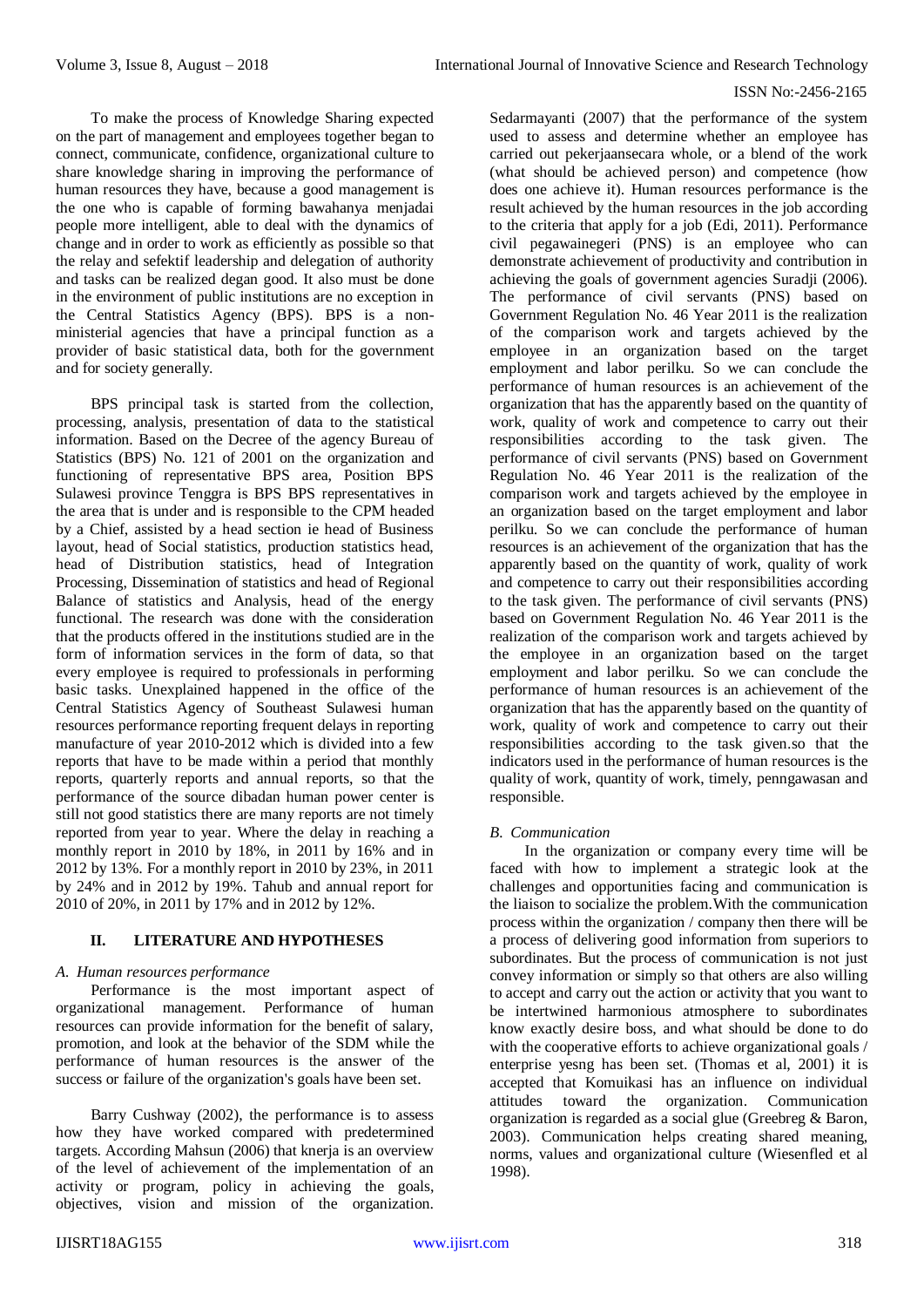So that communication is a process of one's group or organization to send information on other people, groups or organizations or activities menyapaikan messages through a particular medium to another and after receive messages and Understand the extent of its ability, the message recipient menyapaiakan tanggapanya through a particular medium to the person delivering the message the him. Some of the indicators used to measure the variables of communication refers to a study conducted Murat Gumus (2007), namely the satisfaction of communication, communication styles and communication channels by Lenny et al (2011). The indicators used in this study is the quality communicators, media quality, and the quality of feedback. Murat Gumus (2007) states that the results of his research have the knowledge sharing positive relationship with komunikatf dimension in Turkish culture. Pincus (1986) found a positive correlation with the performance of communication, but not as strong as a communication link with satisfaction. Arifin (2005) found a positive effect of communication with the employee's performance. Based on the information above, this study hypothesized as follows:

#### *H1 Communication has a positive influence on Knowledge Sharing*

*H2 Communication has a positive influence on the performance of human resources*

## *C. Confidence / trust*

Mayer et al. (1995) beliefs do not take risks, but the willingness to take risks and trust is defined as the willingness of donor confidence in others to do his bidding based on the hope that it will take a specific action for him, regardless of ability to control or control the other party.

Trust is a state of the psychology of a desire to receive is based on the award positively to the desire or purpose of the behavior of others (Rousseau, 1998), written by Shockley-Zalabak et al, (2002), trust is a positive expectation of being owned individual about the purpose of the behavior of the other group members under the rules of the organization, experience, and interdependence .Wells et al, (2001) dependence on the level of trust involving the other party so that someone dipengaruhui outcome by the actions of others. While Mayer (2000) defines trust as kemamuan individuals to make the organization as a place to be believed. Bhattacharya et al. (1998) defines trust are in an environment where there is uncertainty and risk; confidence reflects an aspect of the possibility that hope.So that trust can be defined as a person's psychological state in the form of a positive expectation against the wishes or purpose of the behavior of others that involve dependency and built through trusting behavior and Trustworthy, where the person has that in him as an honest, consistent and competent. Variable indicator trust the results There Ismail Al -Alawi, et al (2007), which will be used to measure confidence in using the indicator Sharing knowledge to want to share feelings and perceptions, information sharing, peer personality belief, and confidence levels are sufficient. Indicators that will be used in variable trust in research is honest, consistent, competent, and justice.

The study found that trust in the recipient information is an indicator as motivation to share and have a positive relationship to the intention of Knowledge Sharing, (Ipe, 2003). According to Mohammad Hossein Javadi et al (2012) expressed the belief has an immediate and significant effect terhadapap share knowledge (knowledge sharing) in the organization, trust is the main component in effective knowledge acquisition and attributes essential to improve performance. Dar Lin Ong, (2012) states that the trust has positive influence on the performance of human resources, So the research hypothesis proposed is:

#### *H3: The trust has a positive influence on Knowledge Sharing*

*H4: The trust has a positive influence on the performance of human resources*

## *D. Organizational culture*

Organizational culture is considered to be the beginning and the beliefs and behavior of a routine in the organization, but not fixed. For this reason, the environment and the situation in the organization with only one culture will not change, then the organization should be slowly changing the culture of which is suitable for the organization. So presented that organizational culture are the values of assembly, hypotheses, confidence, awareness and ideas as well as the real value of mental perception. And knowledge management fully mediated the impact of organizational culture on organizational effectiveness, and partially mediated the impact of the structure and organization of the effectiveness of the organization. Organizational culture is said to be the number of inhabitants and the organization of ideas and shared values, beliefs, behavioral criteria, morality is formed in the long term activities among members of the organization and management style and organizational impressions generated from the values of the organization, so that members will put into action to achieve the organization, after having organization (Chun, 2011). By Raquel Sanz et al (2011) say that organizational culture can be defined as the values, beliefs and hidden assumptions that members of the organization have in common. Islam et al (2011) said the organization's culture can be defined as a shared basic assumptions learned in the face of environmental organizations and solve problems of external adaptation and internal integration is taught to new employees as the right way to resolve the issue. In the study Ehtesham et al (2011),

Al-Alawi et al (2007) for cultural organizations use the same indicators with Islam et al (2011) in his study, the indicators used consisted of four, namely: trust, communication between staff, leadership and reward. And by Nir et al (2012) organizational culture indicators used are the pursuit of stability, cooperation, and orientasiprestasi. Of the various indicators, the indicators of organizational culture that can be taken in this study were 1) regulations, 2) behavioral 3) norma.dan 4) conviction.

Nir et al (2012) found that organizational culture positive effect on knowledge sharing. But different things happen on research Seyyed et al (2012) who found that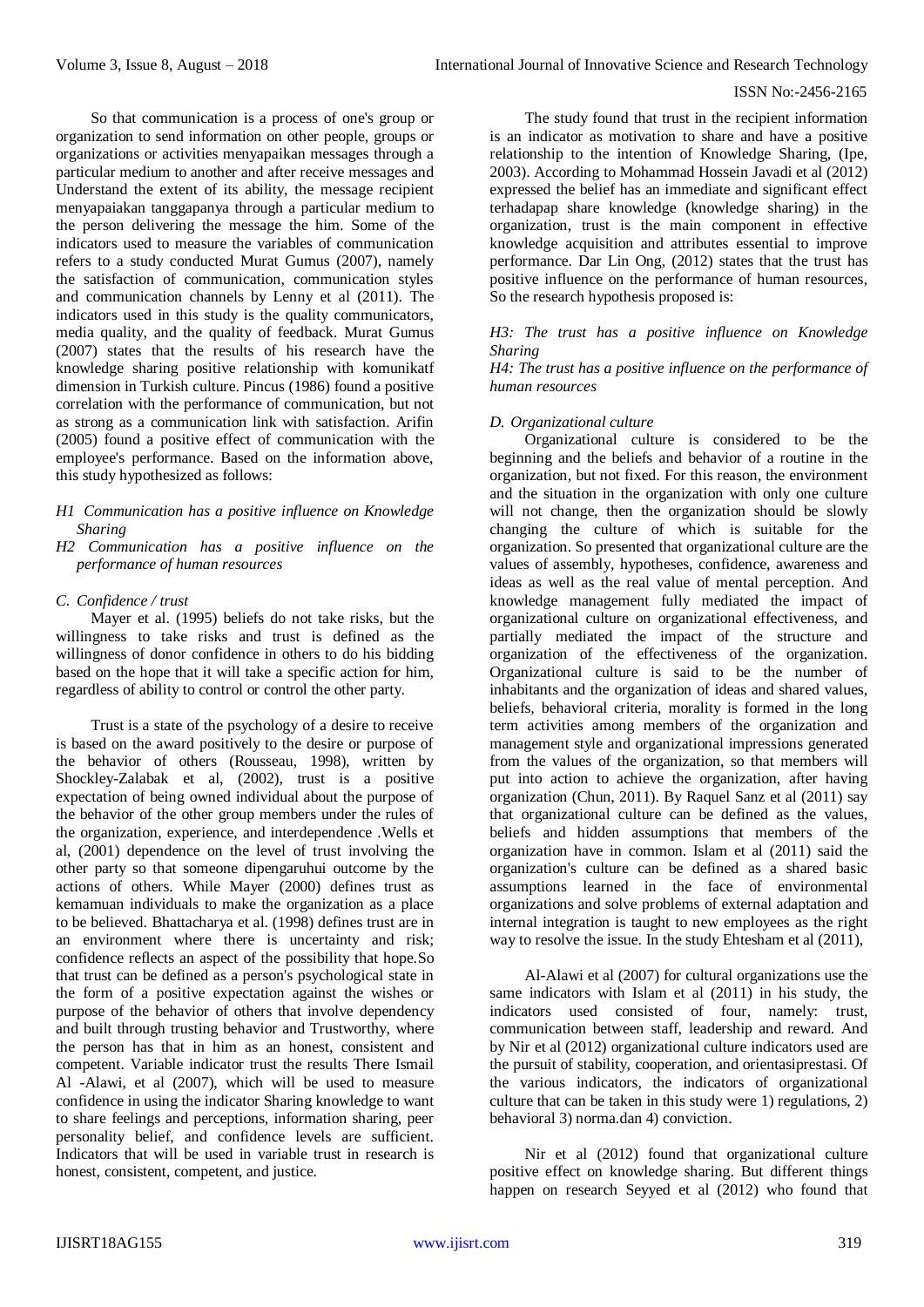organizational culture does not significantly affect the sharing of knowledge. Ira (2000) organizational culture can influence the performance of employees. Suharto (2005) organizational culture significantly influence the performance of human resources. Based on this, the hypothesis about the culture of the organization for the study were:

## *H5: Organizational culture has a positive influence on Knowledge Sharing*

*H6: Organizational culture has a positive influence on the performance of human resources*

#### *E. Knowledge Sharing*

Knowledge already considered as source power strategic in organization that be used in maintaining excellence compete, Resource naught knowledge varies language from one organization to that other but in case any that is all form knowledge that found useful for organization, various form document, Knowledge too into center language from every College, and therefore, organization must take profit education language from sharing knowledge for increase, promote service customer that good and get excellence competitive on competitor they, Share knowledge could defined as shift information and knowledge language from one source (person, group name or organization) that other, Therefore that, sharing knowledge play role intermediary for support exchange knowledge in, organization and help achievement and continuance excellence competitive they (Zwain et al, 2011).

Al-Busaidi dynasty et al (2010) Sharing knowledge is knowledge sharing oneself for others, it is one of the main processes of knowledge management systems (Knowledge Management System) organization. Azudin et al (2009) suggested sharing is the process whereby the resources granted by one party and accepted by others, in addition to sharing knowledge, sharing is the process by which individuals collectively and iteraktif fix the thoughts, ideas or suggestions in the experience.

Worldbank (2003) defines the sharing of knowledge as a process of absorbing knowledge from research and experience systematically, manage and store knowledge and information for ease of access and transfer or dissemination of knowledge, including the two-way transfer. According Pasaribu (2009), knowledge sharing is a social relation of culture, including the exchange of knowledge between employees, experience and skill through the department or organization, this creates a common basis that the need for cooperation. Connelly and Kelloway (2000) defines Knowledge Shraing as behavior that involves the exchange of information or membntu other colleagues. Knowledge Sharing indicator variable that is displayed to share knowledge rooted in davenport and Prusak, 1998: Grifeen, Of the various indicators, the indicator of knowledge sharing that can be taken in this study were 1) to share the knowledge gained through work experience, 2) share the knowledge gained through training and 3) sharing information with colleagues.

*Knowledge sharing*such as workshops, seminars, meetings and mentoring sessions can improve the performance of human resources. Szulaski, (2003) menytakan that seadainya spread best practices both within the organization then Sharing best practices is one of the most important factors for improved performance.

Wei (2008) mengukapkan that better sharing of knowledge that can translate tibal atmosphere behind and cooperation between individuals in the organization to penigkatan performance. The study results Yeo-Jin et al (2008) explains that knowledge sharing activities have a significant positive effect on performance. The study results Wu et al (2012) found that there was a significant positive relationship between knowledge sharing activities and performance,Based on the description above, the hypothesis is:

*H7: Knowledge Sharing has a positive influence on the performance of human resources*

Empirical model in this study as follows:



Fig 1:- Empirical Model Performance Improvement through Knowledge Sharing

## **III. RESEARCH METHODOLOGY**

Quantitative research conducted to test the hypothesis with the intention to justify or strengthen the hypothesis with expectations, which in turn reinforces the theory that serve as a foothold. This study is the explanation (explanatory research), meaning that the research highlights the decisive influence of variables, and to test the hypothesis, where the description contains a description but remain focused on the relationship variables (Edi, 2011). Data collection methods used in this research is by using a questionnaire which consisted of a number of statements to the respondents about the statement in the questionnaire variables measured by mpenggunakan. Variabel Likert scale used in the study of variable communication, organizational culture of trust, kowledge sharing and performance of human resources , Each of these variables has several indicators which later developed into the instrument in the form of questionnaires that can be used to acquire or know the data in the study. More details variables and indicators used in this study can be seen in Table 3.1 below: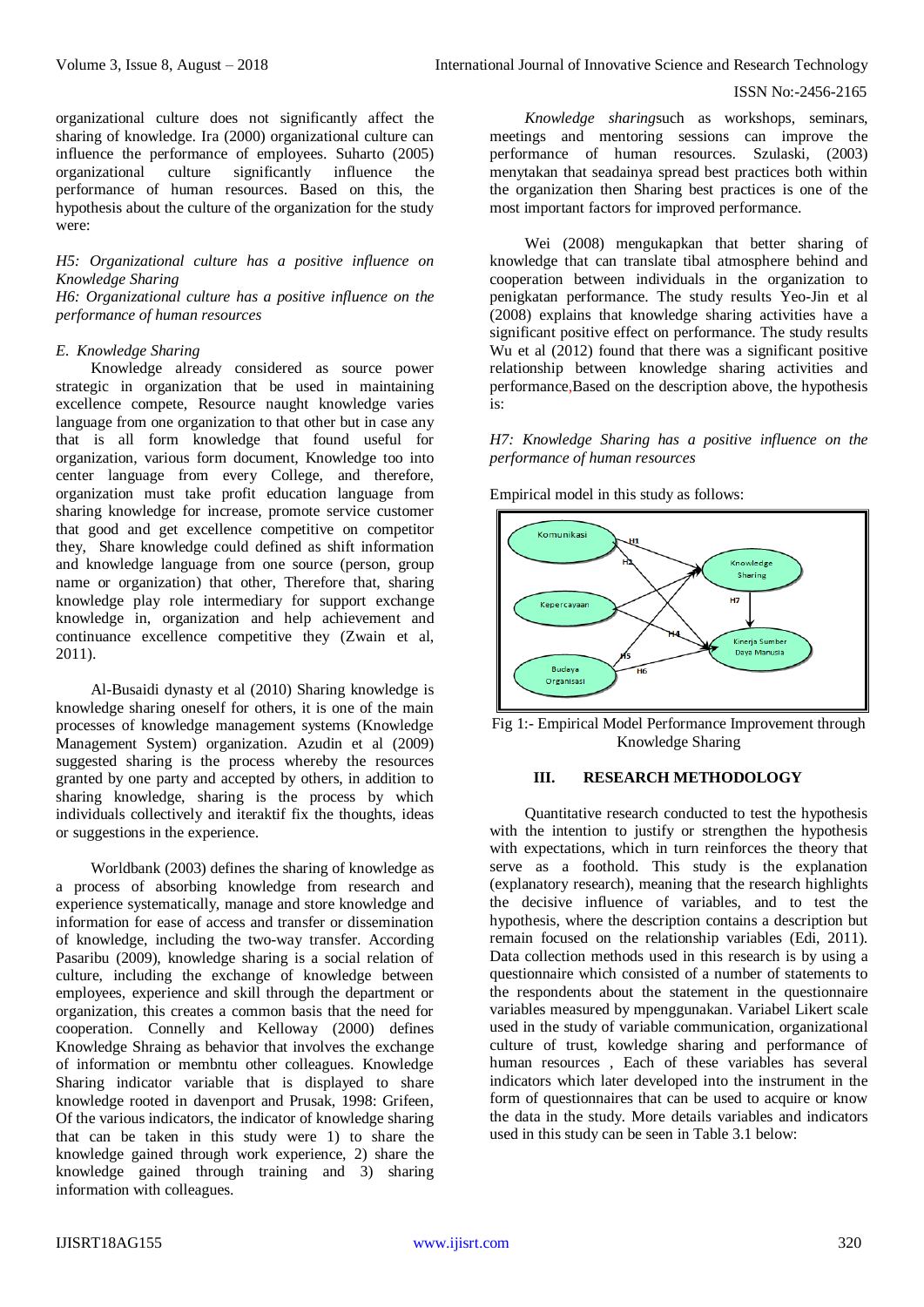|  | Table1. Variables and Indicators |  |
|--|----------------------------------|--|
|--|----------------------------------|--|

| No.            | variables                                                                                                                                                                                                                                                                                                                                                                                                                        | Indicator                                                                                                                                                                                 | Source                                                                                              |
|----------------|----------------------------------------------------------------------------------------------------------------------------------------------------------------------------------------------------------------------------------------------------------------------------------------------------------------------------------------------------------------------------------------------------------------------------------|-------------------------------------------------------------------------------------------------------------------------------------------------------------------------------------------|-----------------------------------------------------------------------------------------------------|
| $\mathbf{1}$   | Communication<br>Communication is a process of one's group or organization<br>to send information on other people, groups or<br>organizations or activities menyapaikan messages through<br>a particular medium to another and after receive messages<br>and Understand the extent of its ability, the message<br>recipient menyapaiakan tanggapanya through a particular<br>medium to the person delivering the message to her. | • Quality Communicators<br>• Quality Media<br>$\bullet$ Feedback                                                                                                                          | <b>Murat Gumus</b><br>$(2007)$ and Lenny<br>Martini and Jean<br>Hidajat<br>Tjakraatmadja<br>(2011)  |
| 2              | Trust<br>An individual's psychological condition in the form of a<br>positive expectation against the wishes or purpose of the<br>behavior of others that involve dependency and built<br>through trusting behavior and Trustworthy, where the<br>person has that in him as an honest, consistent and<br>competent.                                                                                                              | • Honest<br>$\bullet$ Consistent<br>$\bullet$ Competent<br>$\bullet$ Consistent                                                                                                           | (Morgan and<br>Hunt, 2004)                                                                          |
| 3              | Organizational culture<br>organizational culture is a style or pattern matching has<br>been implemented by the members of the organization<br>based on values and norms that have been believed and<br>agreed in an organization.                                                                                                                                                                                                | • regulation<br>• behavior<br>$\bullet$ Norm<br>• conviction                                                                                                                              | Luthas (1995)                                                                                       |
| $\overline{4}$ | Knowledge Sharing<br>kowledge sharing is a process of individual mutual<br>exchange of knowledge and information through social<br>interksi based on the experience and skills they have to<br>share and receive knowledge in the overall organisasiuntuk<br>creating new pengatahuan.                                                                                                                                           | Sharing the knowledge<br>$\bullet$<br>acquired through work<br>experience<br>Sharing the knowledge<br>$\bullet$<br>acquired through<br>training<br>Sharing information<br>with colleagues | Davenport and<br>Prusak, 1998:<br>Griffen 2002<br>Sayed-iksan and<br>Rowland, 2004<br>and Goh, 2002 |
| 5              | Human resources performance<br>performance of human resources is an achievement of<br>someone who has the apparently based on the quantity of<br>work, quality of work and competence to carry out their<br>responsibilities according to the task given                                                                                                                                                                         | Quality<br>$\bullet$<br>Quantity<br>$\bullet$<br>on time<br>$\bullet$<br>supervision<br>$\bullet$<br>Responsible<br>$\bullet$                                                             | Bernadin and<br>Rusel (1998)                                                                        |

The population in this study were all employees of BPS Southeast Sulawesi Province as many as 84 people, the total number of population (census). The analysis used in this study using Equatin Structural Model (SEM) programs Partial Least Square (PLS). Analysis of Partial Least Square (PLS) is a powerful analytical method because it does not have to assume a certain measurement data, can be applied at all scales of the data, does not require a lot of assumptions and sample size used SmartPLS program assistance (Ghozali, 2012).

## **IV. RESULT**

Measurement model with reflective indicators evaluated by covergent and composite reliability for the block indicator. Learn the validity and reliability can be seen in table 4.7 below: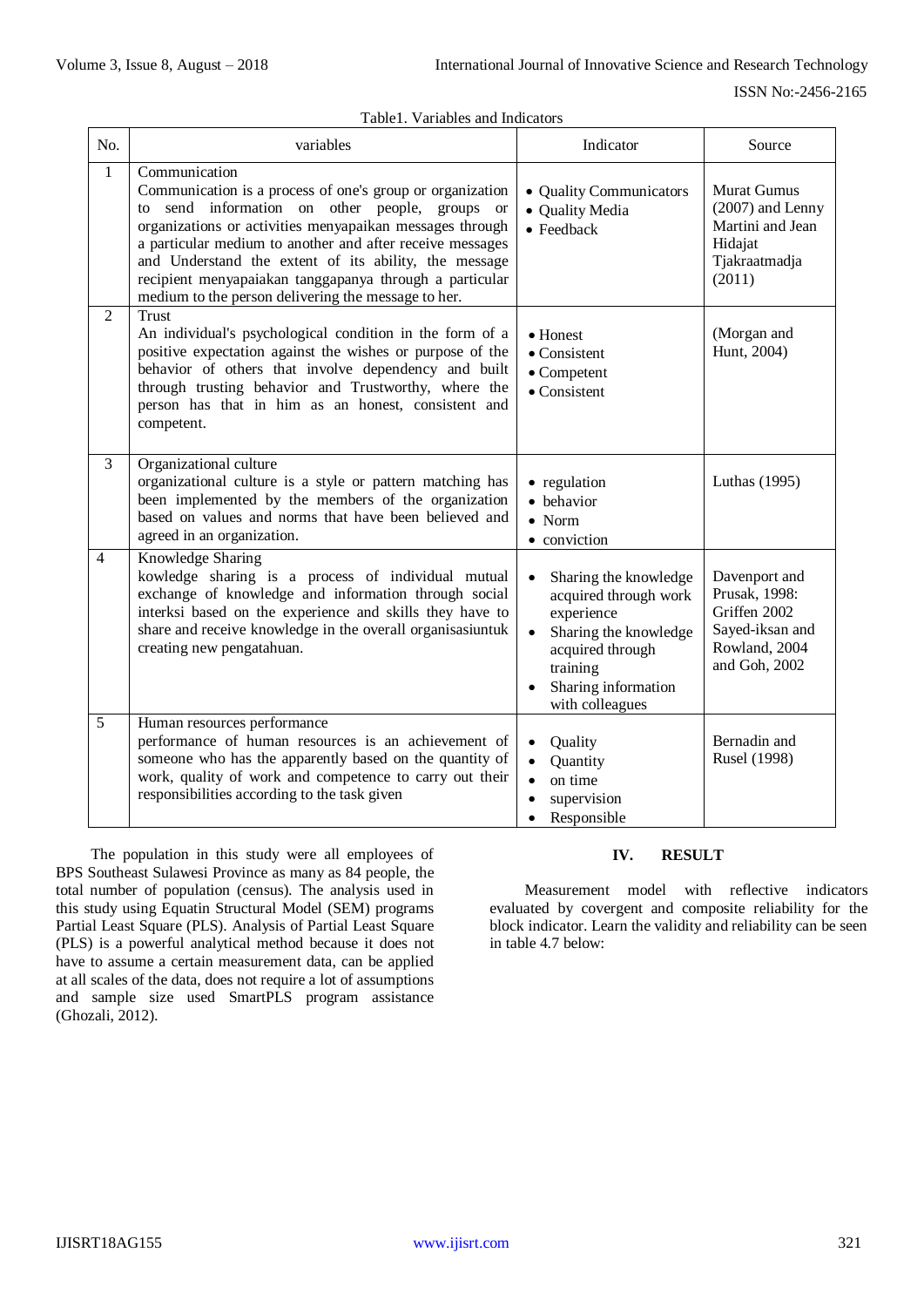| ISSN No:-2456-2165 |
|--------------------|
|                    |

| variables       | original sample<br>estimate | T-Statistic | Information | composite<br>Reliability |  |
|-----------------|-----------------------------|-------------|-------------|--------------------------|--|
| KM              |                             |             |             |                          |  |
| km1             | 0881                        | 23,586      | valid       | 0.927                    |  |
| KM <sub>2</sub> | 0889                        | 33 29 3     |             |                          |  |
| KM3             | 0926                        | 57 596      | valid       |                          |  |
| <b>KP</b>       |                             |             |             |                          |  |
| KP1             | 0706                        | 8792        | valid       |                          |  |
| KP <sub>2</sub> | 0750                        | 5998        | valid       | 0,795                    |  |
| KP3             | 0611                        | 2482        | valid       |                          |  |
| KP4             | 0737                        | 5678        |             |                          |  |
| <b>BO</b>       |                             |             |             |                          |  |
| BO <sub>1</sub> | 0812                        | 14 5 92     | valid       | .864                     |  |
| Bo <sub>2</sub> | 0850                        | 24 238      | valid       |                          |  |
| BO <sub>3</sub> | 0810                        | 19 704      | valid       |                          |  |
| <b>KS</b>       |                             |             |             |                          |  |
| KS1             | 0811                        | 18 26 6     | valid       | 0.888                    |  |
| KS <sub>2</sub> | 0842                        | 23 194      | valid       |                          |  |
| KS3             | 0898                        | 39 835      | valid       |                          |  |
| KO              |                             |             |             |                          |  |
| KO1             | 0747                        | 11 637      | valid       | .837                     |  |
| KO <sub>2</sub> | 0645                        | 5497        | valid       |                          |  |
| KO <sub>3</sub> | 0770                        | 13 915      | valid       |                          |  |
| KO <sub>4</sub> | 0620                        | 4,758       | valid       |                          |  |
| KO <sub>5</sub> | 0767                        | 13 915      | valid       |                          |  |

Table 2. Validity and Reliability

*convergent validity*of the measurement model with deflektif indicators were assessed based on the correlation between the item score to construct score is calculated by the PLS. Indicators considered valid when loading vactor

value of more than 0.5 or the value of t-statistic greater than t-table 1.980 ( $\alpha$  = 5%).

Testing discriminant validity of the measurement model with reflective indicators were assessed by cross loading measurements with the construct.

| variables        | KM   | KP   | <b>BO</b> | <b>KS</b> | KO   |
|------------------|------|------|-----------|-----------|------|
| km1              | 0881 | 0342 | 0395      | 0629      | 0673 |
| KM2              | 0889 | 0244 | 0400      | 0618      | 0669 |
| KM3              | 0926 | 0584 | 0582      | 0765      | 0837 |
| KP <sub>1</sub>  | 0497 | 0706 | 0743      | 0524      | 0559 |
| KP <sub>2</sub>  | 0163 | 0750 | 0572      | 0184      | 0236 |
| KP3              | 0079 | 0611 | 0503      | 0123      | 0229 |
| KP4              | 0153 | 0737 | 0563      | 0357      | 0365 |
| BO <sub>1</sub>  | 0329 | 0881 | 0812      | 0416      | 0387 |
| B <sub>o</sub> 2 | 0273 | 0654 | 0850      | 0307      | 0394 |
| BO <sub>3</sub>  | 0325 | 0618 | 0810      | 0365      | 0446 |
| KS1              | 0623 | 0490 | 0446      | 0811      | 0653 |
| KS <sub>2</sub>  | 0546 | 0399 | 0436      | 0843      | 0643 |
| KS3              | 0475 | 0446 | 0434      | 0898      | 0525 |
| KO1              | 0693 | 0559 | 0589      | 0784      | 0747 |
| KO <sub>2</sub>  | 0302 | 0417 | 0402      | 0342      | 0645 |
| KO <sub>3</sub>  | 0610 | 0665 | 0680      | 0637      | 0770 |
| KO <sub>4</sub>  | 0412 | 0315 | 0273      | 0317      | 0620 |
| KO <sub>5</sub>  | 0526 | 0290 | 0269      | 0488      | 0767 |

Table 3. Value Cross Loading

Value square root of average variance axtracted () each construct with the correlation between the construct with other constructs in the model. If the value of each construct is greater than the value of the correlation between the construct with other constructs in the model, it is said to have a value of a good discriminant validity. More value AVE and can be seen in the following table√AVE√AVE√AVE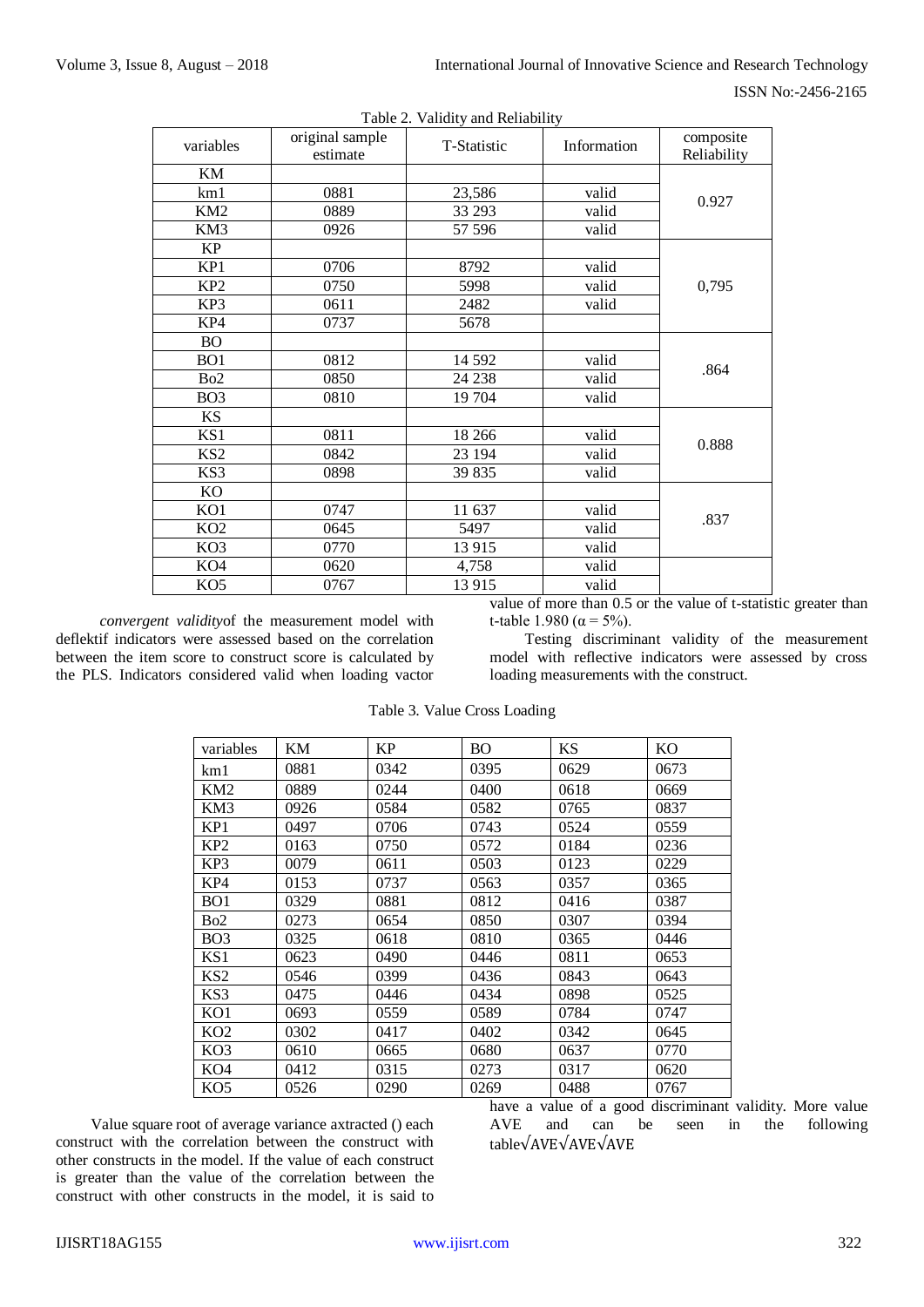Table 4. Value AVE and √AVE

| variables | <b>AVE</b> | $\sqrt{AVE}$ |
|-----------|------------|--------------|
| KМ        | 0808       | 0.898888     |
| <b>KP</b> | 0494       | 0.702851     |
| <b>BO</b> | 0679       | 0.824015     |
| <b>KS</b> | 0725       | 0.851469     |
| KΟ        | 0508       | 0.712741     |

Source: results if the primary data

Inner models describing the relationship between latent variables based on the acquisition of the output of the model structure of the construct loading factor in the form of a graph the relationship between variables subjective norm, the attitude to share knowledge, self-efficacy, intention to share knowledge, absorption of knowledge, sharing of knowledge and innovation can be seen in the following picture:



Fig 2:- Path Path Analysis

From Figure 2 there is a variable of organizational culture there is no correlation between the indicator value of 0.463 is not menuhui terms of Convergent validity of the measurement model reflexive indicators were assessed based on the correlation between intem score / component score with construt score. Dikatan reflection size higher if more than 0.7 correlated with the measured CONSTRUCTS. However, loading a value of 0.5 to 0.6 is considered sufficient. So it can eliminate an indicator of value, so that changes can be seen in the following picture:



Fig 3:- Path Path Analysis

Hypothesis testing can be shown from the inner model or relationship between the constructs. The test is performed by comparing the t-statistic with t-table. If the t-statistic> ttable, the research hypothesis is accepted. More results inner model can be seen in Table 5 below:

| variables           | original sample<br>estimate | the mean of<br>subsamples | Standard<br>deviation | T-Statistic | R-Square |
|---------------------|-----------------------------|---------------------------|-----------------------|-------------|----------|
| $KM \rightarrow KS$ | 0694                        | 0693                      | 0084                  | 8287        |          |
| $KP \rightarrow KS$ | 0246                        | 0259                      | 0100                  | 2,450       |          |
| $BO \rightarrow KS$ | 0021                        | 0008                      | 0120                  | 0176        |          |
| $KM \rightarrow KO$ | 0383                        | 0365                      | 0138                  | 2,778       |          |
| $KP\rightarrow KO$  | 0146                        | 0142                      | 0119                  | 1,228       |          |
| $BO \rightarrow KO$ | 0050                        | 0037                      | 0113                  | 0437        |          |
| $KS \rightarrow KO$ | 0404                        | 0426                      | 0126                  | 3,193       |          |
| KM                  |                             |                           |                       |             | 0000     |
| KP                  |                             |                           |                       |             | 0000     |
| <b>BO</b>           |                             |                           |                       |             | 0000     |
| <b>KS</b>           |                             |                           |                       |             | 0689     |
| KO                  |                             |                           |                       |             | 0730     |

Table 5. Coefficient Parameter, Value T-Statistics, and R-Square

#### Source: Results of data if processed

Based on the R-square value constructs communication, trust and organizational culture becomes the deciding factor of 0.689 Knowledge Sharing variable or by 68.9%, meaning that 68.9% of the variation of knowledge sharing can be explained by variations in communication, confidence, organizational culture while the remaining 31, 1% is determined by other variables not enter the regression model. Based on the R-square constructs its communication, confidence, organizational culture be the

deciding factor variable organizational performance by 0.730 or by 73%, meaning that 73% of the variation of organizational performance can be explained by variations in its communication, confidence, organizational culture while the remaining 27% is determined by other variables which do not enter the regression model.

The results of data processing in Figure 3 can be seen that there is a direct effect and the indirect effect between communication, trust and organizational culture on knowledge sharing and organizational performance.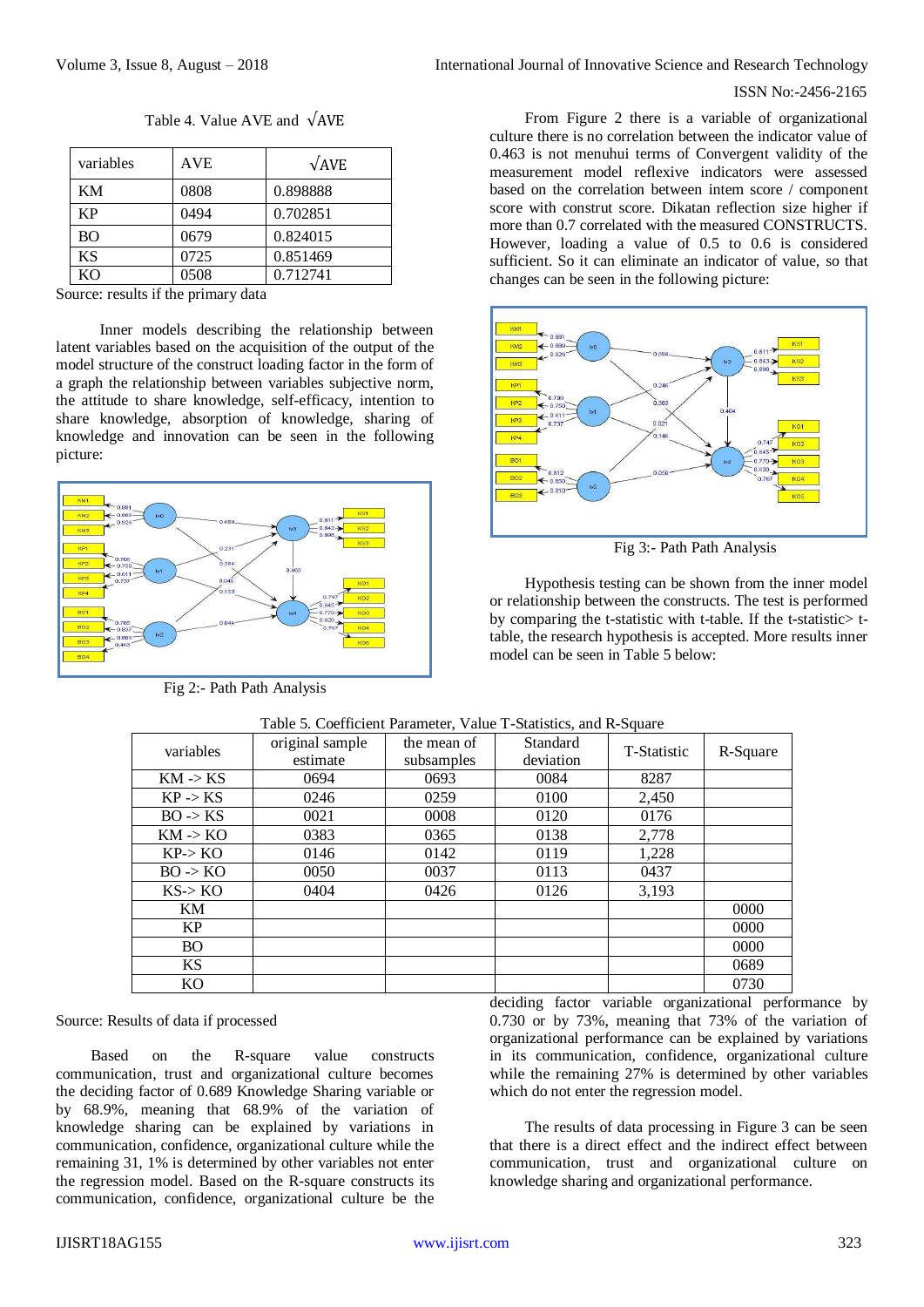## **V. CONCLUSIONS, LIMITATIONS AND FUTURE RESEARCH**

Based on the results of the analysis technique used in this study uses the concept of Equatin Structural Model (SEM) programs Partial Least Square (PLS). Analysis of Partial Least Square (PLS) study results concluded get First, There is a positive influence on knowledge sharing communication to the Office of National Statistics Agency of Southeast Sulawesi province. This supports previous research by Ade Ismail Al-alawi, et al (2007) which states that the communication is positively related to the sharing of knowledge. Secondly, there is a positive influence between communication on the performance of the organization at the Office of National Statistics Agency of Southeast Sulawesi province. This research was supported by previous research by Chen et al, (2006) which states that the positive effect of communication with the organization's performance. Third, there is a positive influence between belief in knowledge sharing on the Office of National Statistics Center of Southeast Sulawesi province. This study supported previous research by Ipe (2003). expressed confidence positive influence on Knowledge Sharing. Fourth, there is a negative effect on the performance of the organization between confidence in the Office of National Statistics Agency of Southeast Sulawesi province. This study confirmed the previous study by Celik et al (2011) found no significant effect of trust on organizational performance. Fifth, there is a negative influence of organizational culture on Knowledge-sharing at the Office of National Statistics Agency of Southeast Sulawesi province. This is supported by previous studies According While Seyyed et al (2012) who found that organizational culture does not significantly influence the sharing of knowledge (knowledge sharing). Sixth, the negative influence of organizational culture on organizational performance in office of the Central Statistics Agency of Southeast Sulawesi province. This study reinforced previous research by Ira (2009) expressed a negative influence organizational culture on organizational performance, and the Seventh, showed no positive effect of knowledge sharing on the performance of the organization at the Office of National Statistics Agency of Southeast Sulawesi province. This study confirmed from previous investigators, according to Fauzi Akram et al (2011) reported a positive effect on the performance of the Organization of knowledge sharing. And according to Narda R.

Limitations of the study based on the conclusions from the data analysis and discussion that is used as an alternative thought in improving organizational performance through knowledge sharing is 1) This study only examines the effect of sharing knowledge to achieve organizational performance was good only based on the factor of communication and trust and culture of the organization, 2) this study was only done on CPM Southeast Sulawesi province with a population of limited sebayak 84 without involving the relevant agencies.Based on the limitations of the researchers did it is expected that future research may be developed through the expansion of research and apply some of the variables that can mempengaruhui knowledge sharing or to

dipengaruhui knowledge sharing to improve the performance of human resources as a motivational variable (Hosein Jafadi et al, 2012, variable absorption capacity of knowledge (lenny Martini et al, 2011), and the variable competence (His Christine Tan Ling, 2011), is necessary to study with the same model but in a different organization with the number of respondents who are greater for the results obtained more diverse and accurate.Need for research with the same model but in a different organization with the number of respondents who are greater for the results obtained more diverse and accurate.Need for research with the same model but in a different organization with the number of respondents who are greater for the results obtained more diverse and accurate.

#### **REFERENCE**

- [1]. Agarwal, Parul D., Kiran, Ravi., Verma, Anil K. (2012). Knowledge. , Sharing for Stimulating Learning Environment in Institutions of Higher Technical Education. *African Journal of Business Management*, 6 (16), 5533-5542.
- [2]. Agung Hartono (2009) the influence of the information system training, organizational culture and achievement motivation on commitment and performance of employees.
- [3]. Akdon and Riduwan. (2007). Formulas and Data in Statistical analysis, Bandung: Alfabeta.
- [4]. Al-Alawi, Adel Ismail, Al-Marzooqi, Nayla Yousif, Mohammed Yasmeen Fraidoon. (2007). Organizational Culture and Knowledge. , Sharing: critical success factors. Journal Of Knowledge. , Management, 11 (2), 22-42.
- [5]. Ali E Akgun, Halit Keskin., Ayse Gunsel, (2007). An Empirical Analysis concering The Knowledge Activities. Global Journalof stategic Management / 2.
- [6]. Arifin, (2005). "Effect of Communication Satisfaction Factors To Performance.
- [7]. Employees ". Journal of Management and Organization. Vol.2, No.1.
- [8]. Barry Cusway. (2002). Knowledge.Transfer in the Relationship between Learning organization and Organizational Performance. International Journal of Business and Social Science, 2 (2). 12-17.
- [9]. Bhattacharya, R., DEVINNEY, TM, Pillutla, MM, 1998, A Formal Model of Trust Based on Outcomes, Academy of Management Review, 23 (3), 459-472.
- [10]. Bernardin, HJ and Russell, JEA 1998. Human Resource Management 2nd Edition - An Approach Experiental. Singapore: McGraw-Hill.
- [11]. Bey Arifin, (2005) Effect of communication satisfaction factors on the performance of management studies and organisasai Journal Vol 2 No 2,
- [12]. Bovee and Thill. (2007). Business communication. The index, Jakarta.
- [13]. Chatman, Jennifer and Bersade, 1997. Employee Satisfaction, WithCompany Associated Factor Performance, Journal of Applied Psychology.
- [14]. Chen, Mei Liang, Chen, Kuang Jung. (2010). Relationships among organizational innovation, learning and knowledge. , management in the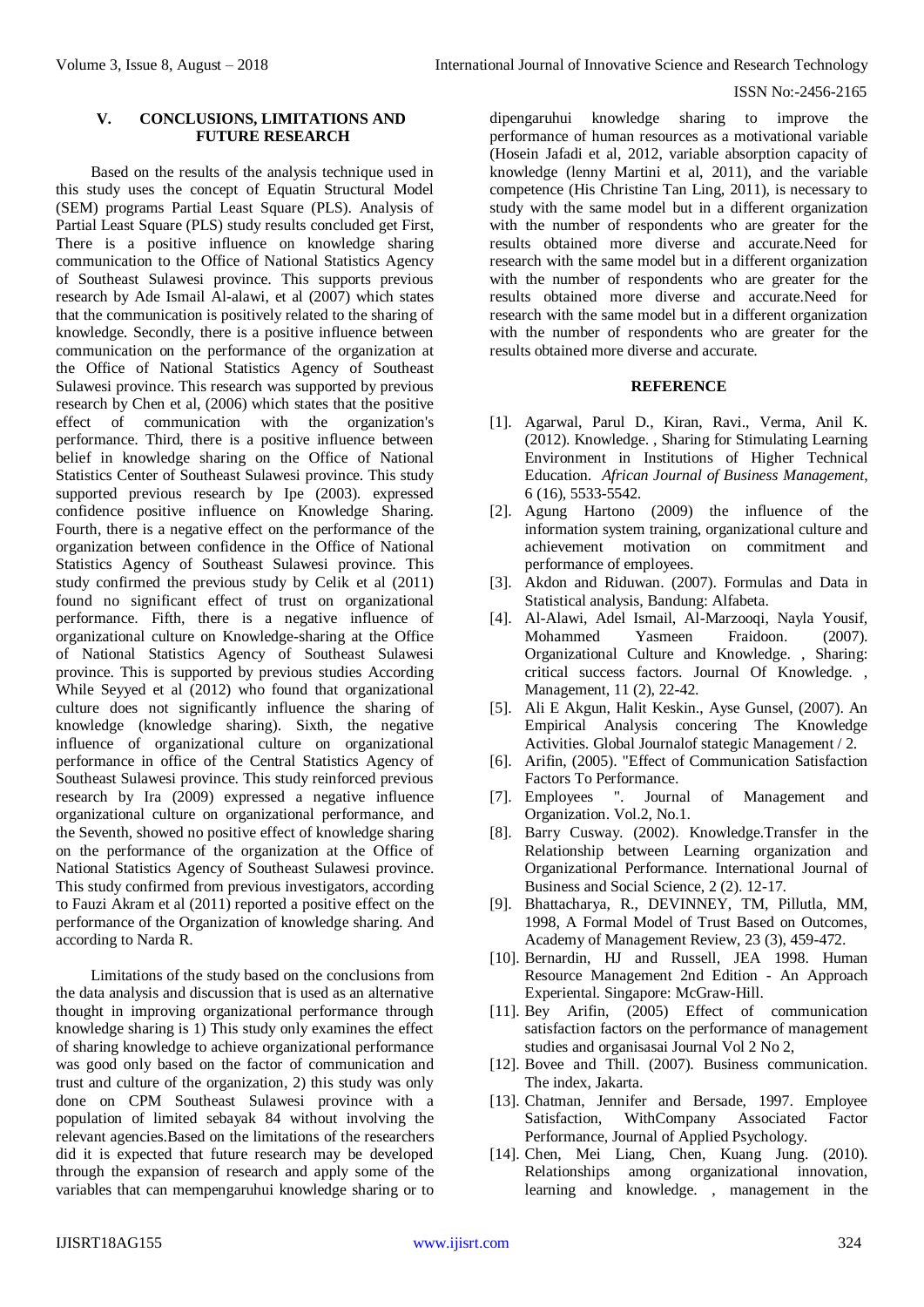information technology industry. *African Journal of Business Management*, 4 (14). 3191-3200.

- [15]. Chiung Hui Huang. (2013). Shared Leadership and Team Learning: Roles of Knowledge. , Sharing and Team Characteristics. The Journal of International Management Studies, 8 (1). 124-133.
- [16]. Cummings, B. 2003. Interactive Physiology, Pearson Education In.
- [17]. Chun, Lisa Chih Chang. (2011). Effects of Social Capital Structure on Organizational Learning. *African Journal of Business Management*, 5 (18). 7691-7701.
- [18]. Danaeefard, Hasan., Salehi, Ali., Hasiri, Asad., Noruzi, Mohammad Reza. (2012). How Emotional Intelligence and Organizational Culture Contribute to shaping Learning organization In Piblic Service Organizations. African Journal of Business Management, 6 (5). 1921-1931.
- [19]. Das, TK and Teng, BS, 1998, Alliance Constellations: A Social Exchange Perspective, Academy of Management Review, 23 (3), 445-457.
- [20]. Deepak Malhotra, J. Keith Murnigham.1998.The Effects of Contracts on Interpersonal Trust. vol. 47 no. 3534-559.
- [21]. Denise M. Rousseau. 1998. A Cross Discipline View Of Trust. Journal of Management. Vol 23 No. 3, 393- 404.
- [22]. Doney, PM, Cannon, JP, Mullen, MR 1998. Understanding the Influence of National Culture on the Development of Trust. Academy of Management Review, 23 (3), 601-620.
- [23]. Down, C., Hazen, M. 1997. "A factor analysis of comunication Satisfaction". Journal of Business Communication.14 / 3: 63-74.
- [24]. Dr Fauzia Akram rahat Bokhari. (2011). Tha Role Of Knowledge Sharing on individual Performance, Consedering the Factor of Motivation -The Conceptual Framework The International Journal of Multidiciplinary Science and Enginering, Vol 2No.9
- [25]. Edi Swasono. (2011). Performance Improvement of Human Resources in the Context of Environmental Adaptability in Semarang District Police. Thesis Semarang Sultan Agung Islamic University (Unpublished).
- [26]. Ehtesham, Mujeeb Ul., Muhammad Tahir Masood., Muhammad Shakil Ahmad. (2011). Relationship between Organizational Culture and Performance Management Practices: A Case of the University in Pakistan. Journal of Competitiveness, 4. 78-86.
- [27]. Guang Chen, Ping Yang, George W. Kattawarb, Michael I Minhchenko. Scattering phase 2006. Functions of Horizontally Oriented Hexagonal ice crystals. 91-102
- [28]. Greenbreg, J., Baron, RA2003. Behavior in Organizations: Understanding and Managing the Human Side Of Work. New Jersey: Prentice-Hall, Pearson Education Inc.
- [29]. Gray, J., Laidlaw, H. 2004 "Improving the measurement of Communication Satisfaction". Management Communication Quartely. 17/3: 425-448
- [30]. Imam Ghozali. (2012). Concepts, Techniques and Applications With SmartPLS2.0M3 Program. Semarang: Diponegoro University Publishers Agency.
- [31]. Indra Bastian. 2001. Public Sector Accounting ed.1. Yogyakarta. Publisher Agency FE UGM.
- [32]. Islam, Md. Zahidul., Ahmed, Sylvana Maheen., Hasan, Ikramul., Ahmed, Sarwar Uddin. (2011). Organizational Culture and Knowledge. , Sharing: Empirical Evidence From Service Organizations. African Journal of Business Management, 5 (14). 5000-5009.
- [33]. Ipe, M. (2003). "Knowledge sharing in organisasi: A conceptual framework". Human Resources Development Review, Vol. 2, No. 4, pp. 337-359.
- [34]. Jafari, Mostafa., Akhavan, Peyman., Akhtari, Maryam. (2011). Exploration of Knowledge. , Acquisition Techniques in Tunel Industry: The Case Study of Iran Tunnel Association. International Journal of Business and Management, 6 (8). 245-254.
- [35]. Lenny Martini, Jann Hidajat Tjakraatmadja. 2011. Sharing Knowledge in Technology Management Journal Academic institutions Vol.2 No. 2
- [36]. Luthans, F.1995. Organizational Behavior. Ninth Edition Boston. Mc.Graw Hill.
- [37]. Manerep Pasaribu. 2009.Sharing Knowledge to Improve the Performance Corporate Services.
- [38]. Mangkunagara 2006 were obtained from: [http://id.wikipedia.org/wiki/kinerja \(03](http://id.wikipedia.org/wiki/kinerja%20(03) November 2012.
- [39]. Mahsun, M., (2006), Public Sector Performance Measurement, BPFE Yogyakarta, Yogyakarta.
- [40]. Matzler, K. Renzl, B.Julia M, Herting, S., Moordiana, FY 2008 Personality Traits And Knowledge Sharing Journal of Economic Psychology, Vol. 29 pp. 301-313
- [41]. Mayer, R. C, Davis, JH, & Schoorman, FD (1995). An integrative models of organizational trust. Academy of Management Review, 20, 709-734.
- [42]. Mayer, R., & Gavin, M. (2005). Trust in management and performance: Who minds the shop while the employees watch the boss? Academy of Management Journal, 48 (5), 874-888.
- [43]. Murat Gumus (2007). The Effect of Comminication on Knowledge Sharing In organization. Journal of Knowledge Management Pracitice Vol 8 No 2.
- [44]. Mohammand Hossein Javadi Moshref Nasim Darvish Zadeh, Mode Zand, Javad Varian (2012). Effect of motivation and Trust On Knowledge Sharing And Effect of Knowledge Sharing on the employee's performance .. International Journal of Human Resource Studies. ISSN 2162-3058, Vol2 No. 1.
- [45]. Morgan, Robert M. and Shelby D. Hunt. 2004. The Theory of RelationshipMarketing Commitment Trust. Journal of Marketing. Jul 58 (3): 20-38
- [46]. Narda R. Quigley. Paul E. Tesluk, Edwin A. Locke, Kathryn M.Bartoln (2007).
- [47]. *A Multilevel Investigation of the Motivational Mechanisms Underlying Knowledge Sharing and Performance*, Vol. 18, No. 1
- [48]. Nir, An-Shuen., Ding, Ji-Feng., Chou, Chien-Chang. (2012). Inter-organizational Culture, Trust, Knowledge. , Sharing, Collaboration and Performance